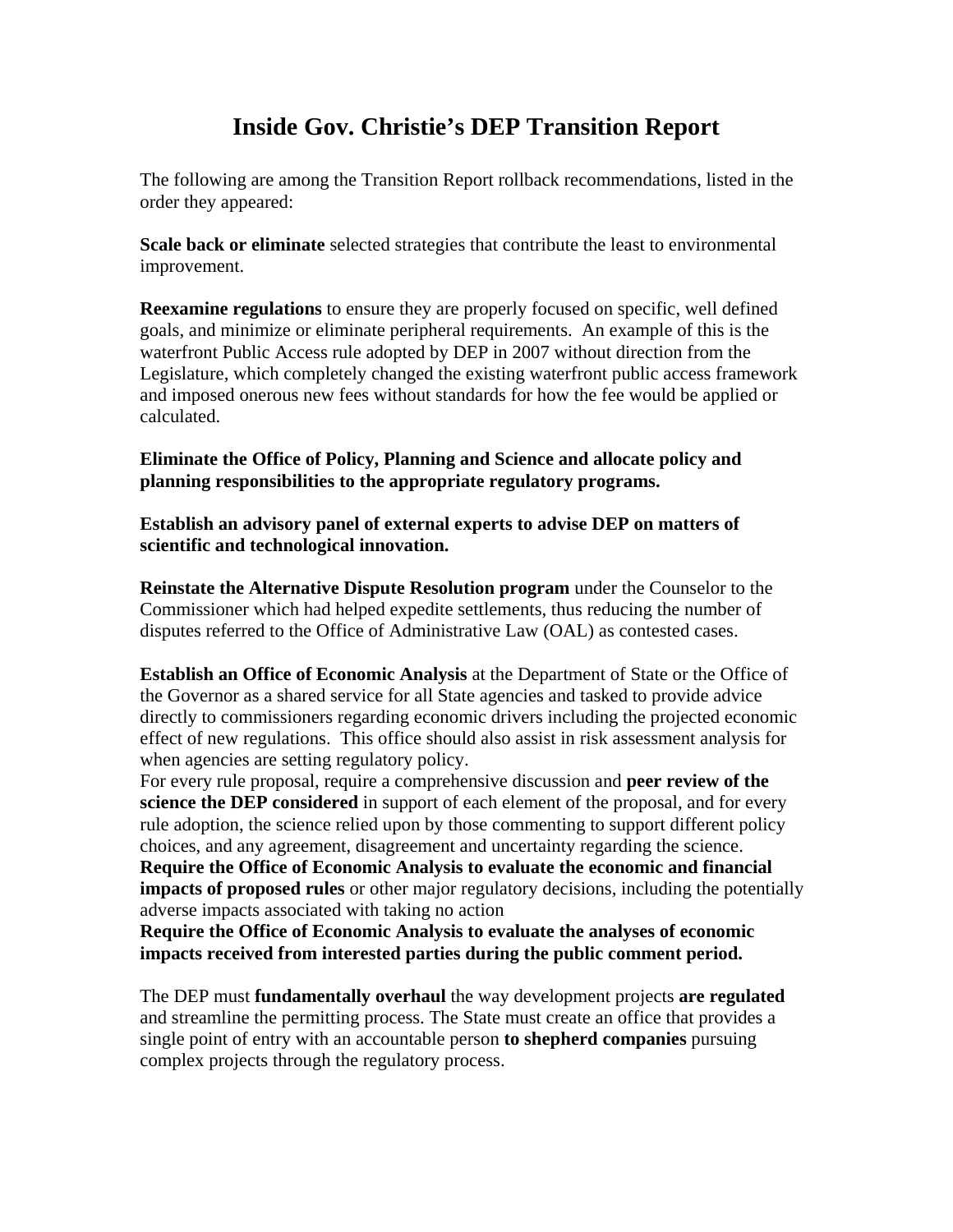The DEP must **immediately suspend the implementation of requirements** that have not been properly adopted through rulemaking, and immediately reconsider existing regulations that impose requirements that are **not grounded in sound science, are impractical to satisfy**, and conflict with other State environmental and land use policies.

**Create a business/project ombudsman in the Office of the Governor** to create a single point of entry for complex projects.

Provide that jurisdictional determinations (determinations as to whether or not a permit is necessary) may be requested and provided on-line.

**Delegate land use permitting** to the Meadowlands, Highlands, and Pinelands Commissions for the areas within their jurisdiction.

Eliminate duplicative reviews by accepting the approvals conducted under the Municipal Land Use Law (MLUL) from other governmental jurisdictions when appropriate; for example, stormwater management plans need not be subject to multiple reviews.

**Delegate land use permitting at brownfields sites to the Site Remediation Program**

**Immediately suspend the inappropriate use of the Landscape Project mapping of purported Threatened and Endangered species habitat.**

**Immediately rescind Administrative Orders requiring the application of 300-foot buffers from certain streams or rivers where existing rules require a 150-foot buffer.**

Immediately suspend the practice of **conditioning permits on the imposition of conservation easements** on portions of property not subject to the pending application.

Revise existing rules to allow for the greater use of **waivers and exceptions** to specific requirements when project applicants demonstrate that alternatives will yield the equivalent or better environmental results.

Immediately direct, as a matter of policy, that hardship waivers allowed under existing rules be granted when justified.

**Reexamine buffer requirements in urban/disturbed areas and Planning Areas 1 and 2 designated for growth under the State Development and Redevelopment Plan (hereinafter referred to as the State Plan) as applied to wetlands, C-1 waters and potential Threatened and Endangered species habitat under Flood Hazard, Stormwater, and Wetlands rules.**

Revise the Water Quality Management Planning rules (WQMP); update and improve sewer service areas through regional planning and **coordinate with the State Plan.**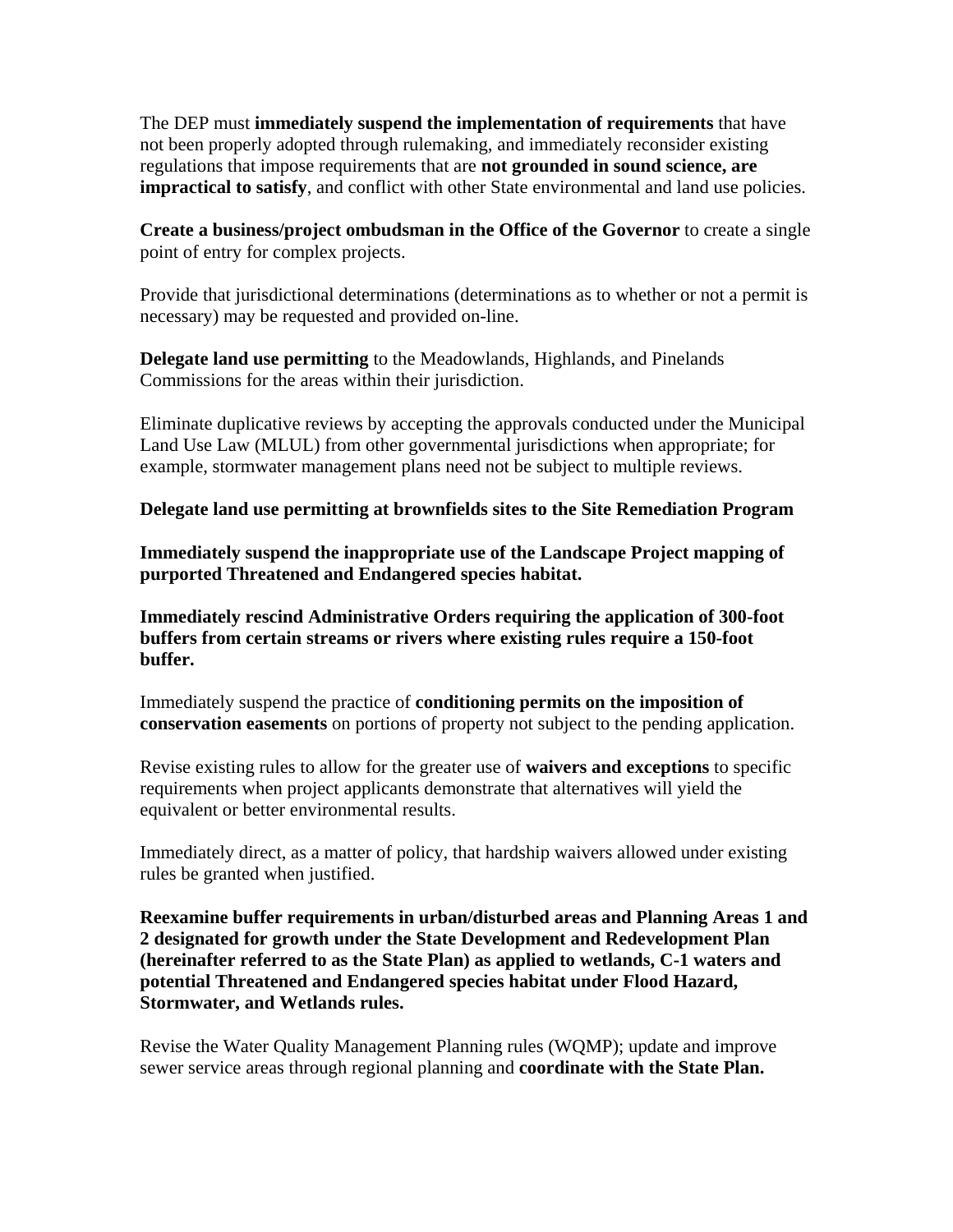Utilize the previously recommended business ombudsman to **overcome existing regulatory hurdles** without undermining environmental protections.

**With respect to the State's efforts to seek compensation for damages to natural resources (NRD), we recommend that NRD efforts fall under the jurisdiction of the Site Remediation Program, and that rules be adopted to provide transparency, certainty and consistency in the assessment of those damages.**

**Revise the Interim Rule to limit its scope to SRRA required elements**. For example, the provisions of the interim rule applying **new requirements for vapor intrusion were not mandated by SRRA** and should be subject to fuller pubic review and comment **before adoption**. Vapor intrusion occurs when contaminants in groundwater or soil emit vapors that enter structures and could have a potential impact on human health.

Apply the DEP's efforts toward **compliance assistance** to all site remediation professionals and responsible parties.

**Review and revise current requirements pertaining to vapor intrusion within building structures, including how and when to test, notification, and/or mitigate**

**Transfer all responsibility for NRD assessment restoration and recovery to Site Remediation.**

**Adopt regulations regarding NRD assessment, restoration and recovery that are transparent, stable and predictable.**

There needs to be a recognition that agriculture, like every other business in New Jersey, has been **overregulated and burdened** by DEP rules. Farmers should be recognized as stewards to the land and treated as partners in land preservation not potential polluters.

Revenue generation should be maximized through the use of **concessions**, camping and park rentals and **forest management**.

There needs to be a full examination of DEP's existing **self-audit policy** utilized by the regulated community, to ensure it does not create disincentives for **voluntary disclosure** and provides adequate and appropriate time to correct violations

## **There needs to be a full examination of DEP's administrative penalty regulations to ensure they are fair and consistent**

**There needs to be a full examination of the implementation of the "Grace Period" regulations** to ensure that they follow the legislative intent of the Grace Period statute. The Grace Period statute was aimed at making a distinction between minor and nonminor violations and providing an **appropriate time to correct those violations**. However, the DEP has inappropriately implemented the regulations by issuing automatic violations with limited time to respond.